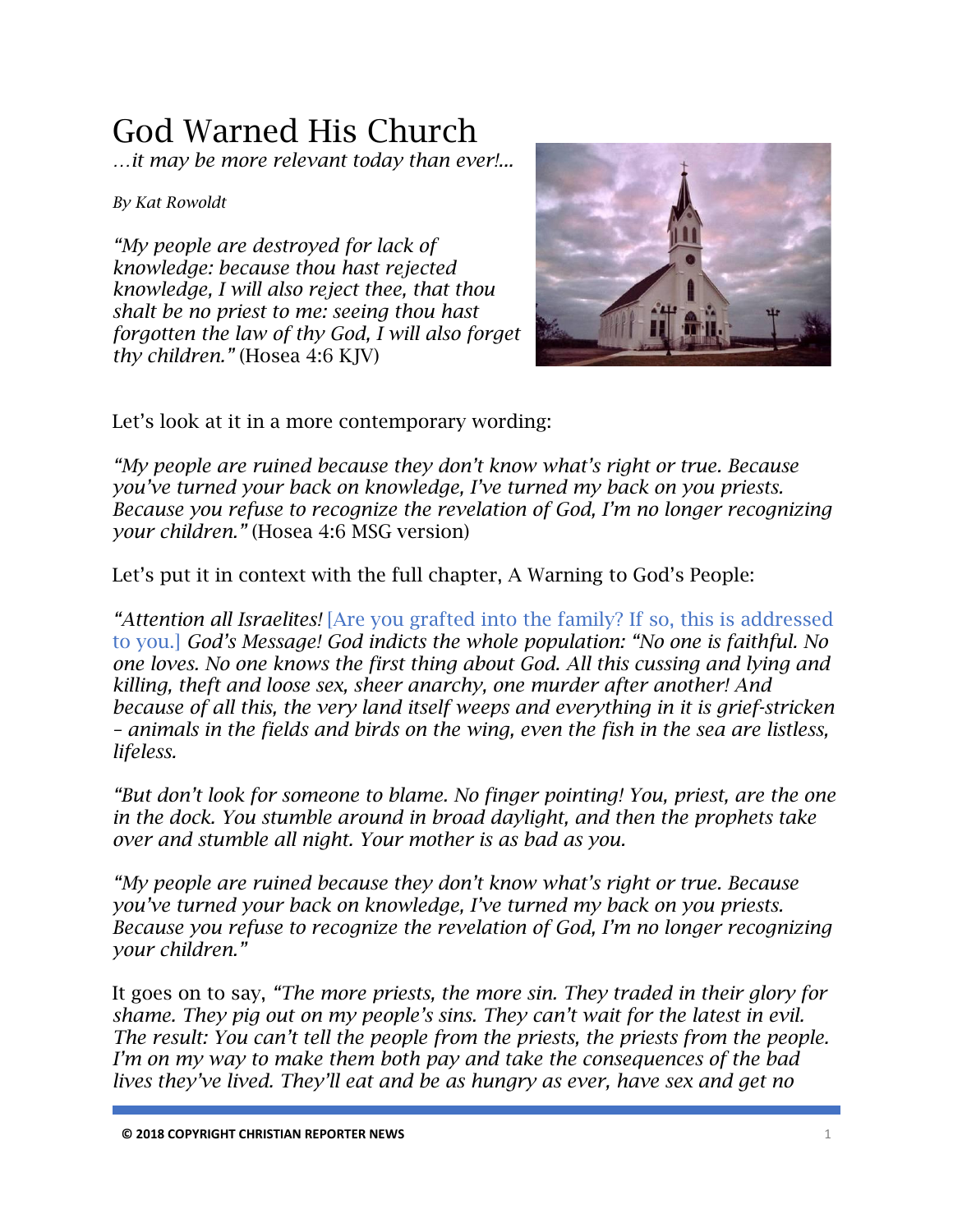*satisfaction. They walked out on me, their God, for a life of rutting with whores.* (Hosea 4:1-13 MSG version)

## Ouch!

How often do we hear this line quoted about *'My people are destroyed, or perish, for a lack of knowledge,'* all the while not realizing how this is speaking to us today? God's people are being slaughtered around the globe today and we simply flip the channel to something more entertaining for our listening and viewing pleasure. But even closer to home, *My people are ruined because they don't know what's right or true. Because you've turned your back on knowledge.*  What an indictment on the church today!

How crazy is our world today? Could this be speaking to us?

- Elected officials fight for rights of illegal aliens and not their own citizens.
- Gender is no longer biologically based, but a choice.
- Video games have trained our children how to mass murder people.
- There are no winners and losers, just participants.
- To have faith, is to be a phobic of something.
- Officers who protect us are now the ones hunted and ambushed.
- What once were Christian founded universities, are now turning out graduates who are programmed to destroy our country and Christian heritage.
- Family values and connectivity are now survival skills and a game of connect the dots because of broken marriages.
- Cities and states are now declaring themselves "sanctuary cities/states" to protect illegal alien criminals against recourse from the state or federal government.
- People communicate by texting one another across a room or table, losing communication skills and what once was social etiquette.
- Immediate news and raw footage has desensitized us to the horrors in this world, numbing us from reacting the next time we see a man burned alive in a cage.
- News commentators are no longer unbiased third party voices, but agents for political agendas.
- Schools no longer focus on teaching math, science, English, and skills for life, but teach for a standardized test with a socialist, progressive agenda.
- Children are being trained to conform, not to excel and discover their special talents and gifting, that is, those who were not aborted.
- Etc., etc., etc.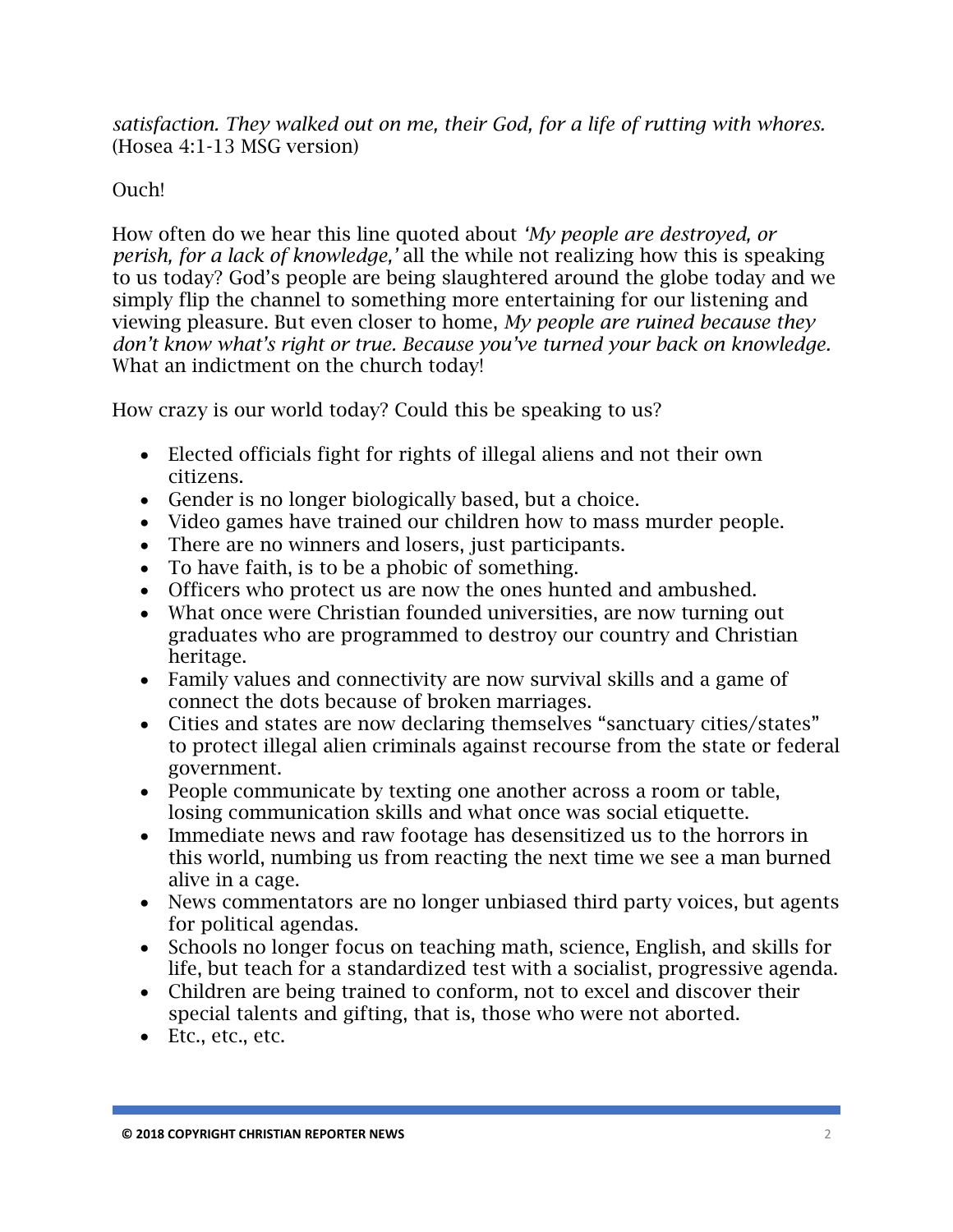…and we wonder why things are out of control? Crazy! The question really should be, *how on earth do we stop this internal destruction of our country and begin to reestablish the values we once held so dearly?*

That's a huge question, but it demands an answer. In order to shift or change directions, a choice must be made on where you want to move it to now. History has shown us the failures of Communism, Marxism, Socialism, and many others. As the expression goes, history continues to repeat itself when we don't know our history, and that is exactly what is happening today. The students being pumped out of the universities today have a false understanding of what living under socialism is really like. They desire all the FREE stuff without realizing someone must pay for them. They also do not understand what they know today as freedom would be gone. People in other countries do not have the freedom to speak or act openly like we do today.

The only system that has thrived for over two hundred years without being overthrown and destroyed, is the concept given to us by our Constitution and Bill of Rights. Those who have read and understand those documents, who have fought for them, and have seen the harsh reality happening in other countries, know the value of what we have here in America. The generations who have been schooled in America's poor education system over the last forty to fifty years, have no clue. We are the country the vast majority of immigrants want to come to, and it's because of our freedom, based on our Constitution.

The Constitution and Bill of Rights were drafted from the principles found in what was once called Holy Scriptures – The Bible. To call anything holy today is foo-fooed unless you're speaking of the "holy cow." (I never could understand that expression.) There is such a push back against "religious" things, unless we are making room for Islam, which even they teach their children is NOT a religion, but a way of life. Our healthy world has truly been turned upside down, where right is wrong, and what is wrong is right.

As it says, *"My people are ruined because they don't know what's right or true. Because you've turned your back on knowledge, I've turned my back on you priests. Because you refuse to recognize the revelation of God, I'm no longer recognizing your children."* (Hosea 4:6 MSG version)

God's people are ruined. They do not know what is right or true today. They are aligned with the world and not with the Word. Christians have turned their back on truth. We even see this coming from many pulpits today. They preach to tickle the ears, are seeker friendly, talk about self-improvement, but fail to point people to the cross, to Christ, to His Word.

Interesting comment – *I'm no longer recognizing your children*. Those of us who grew up with godly principles and values, before the breakdown of society